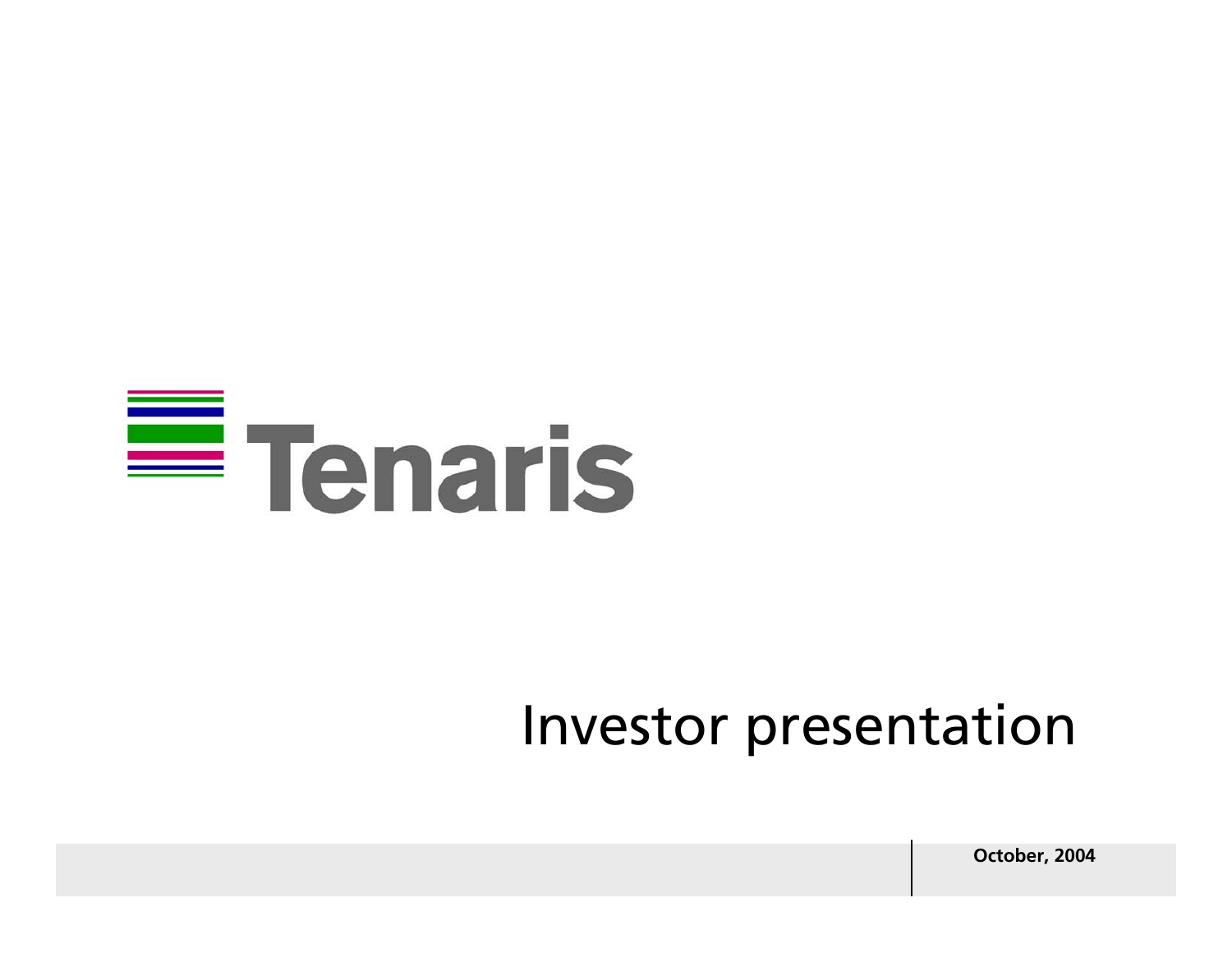

#### **Disclaimer**

This presentation contains "forward-looking statements." Forward-looking statements are based on management's current views and assumptions and involve known and unknown risks that could cause actual results, performance or events to differ materially from those expressed or implied by those statements. These statements include information regarding management strategy, investment plans, development and growth of the seamless steel pipe and oil and gas industries, trends and other prospective data, including trends regarding the development of raw material costs and the levels of investment in oil and gas drilling worldwide and general economic conditions in the countries where Tenaris operates and sells its products and services. We do not undertake to update any forward-looking statement to reflect events or circumstances after the date of this document or to reflect the occurrence ofunanticipated events.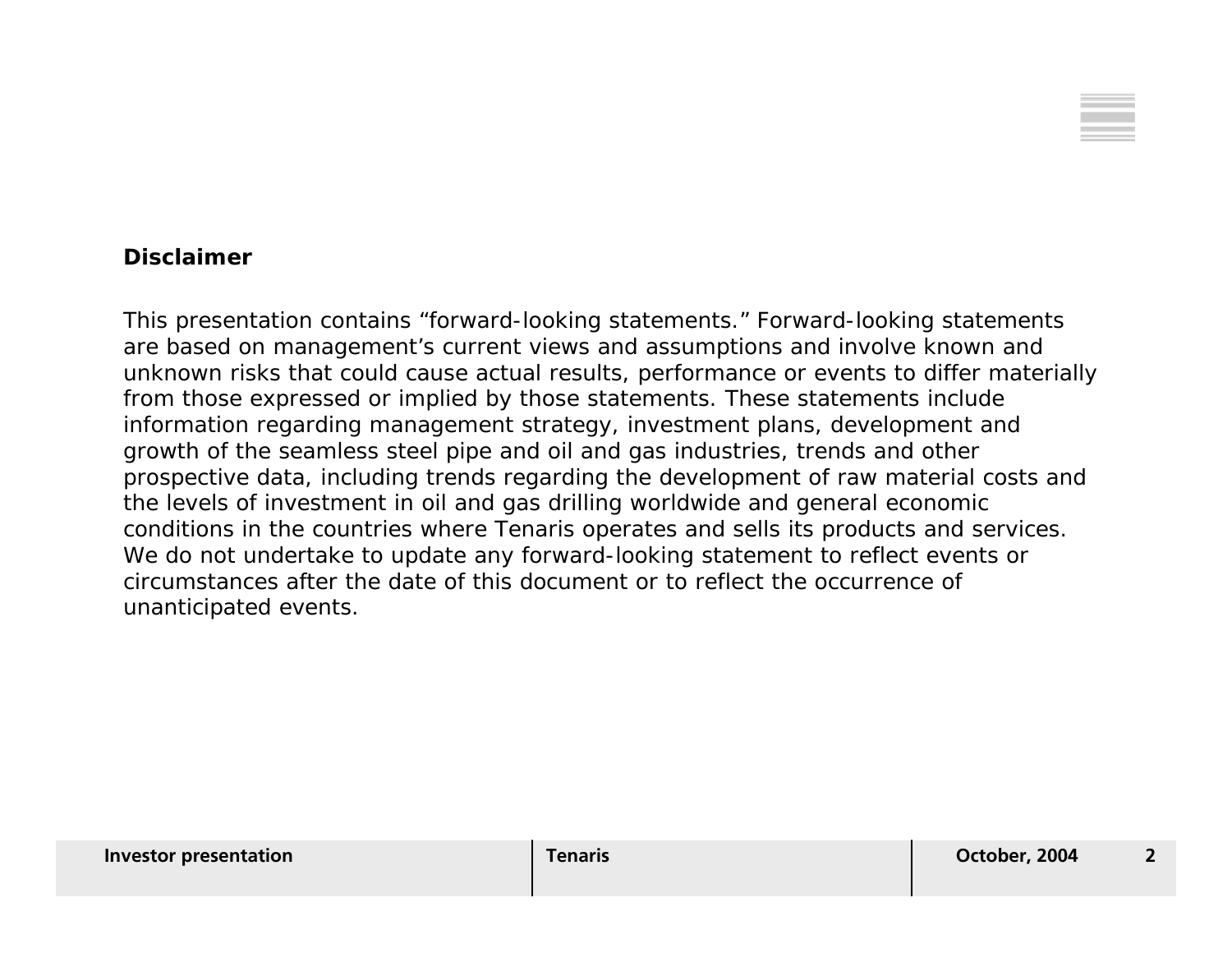### A key player in the global energy industry

- Leading global supplier of seamless pipes to the oil and gas industry with manufacturing operations worldwide
- Leading supplier of welded pipes for South America's oil and gas infrastructure
- Innovative energy supply business in Italy
- Consolidated annual revenues of US\$3.2 billion in 2003 and 16,000 employees worldwide
- Domiciled in Luxembourg with operating subsidiaries all over the world



#### **Revenues by region (2003)**

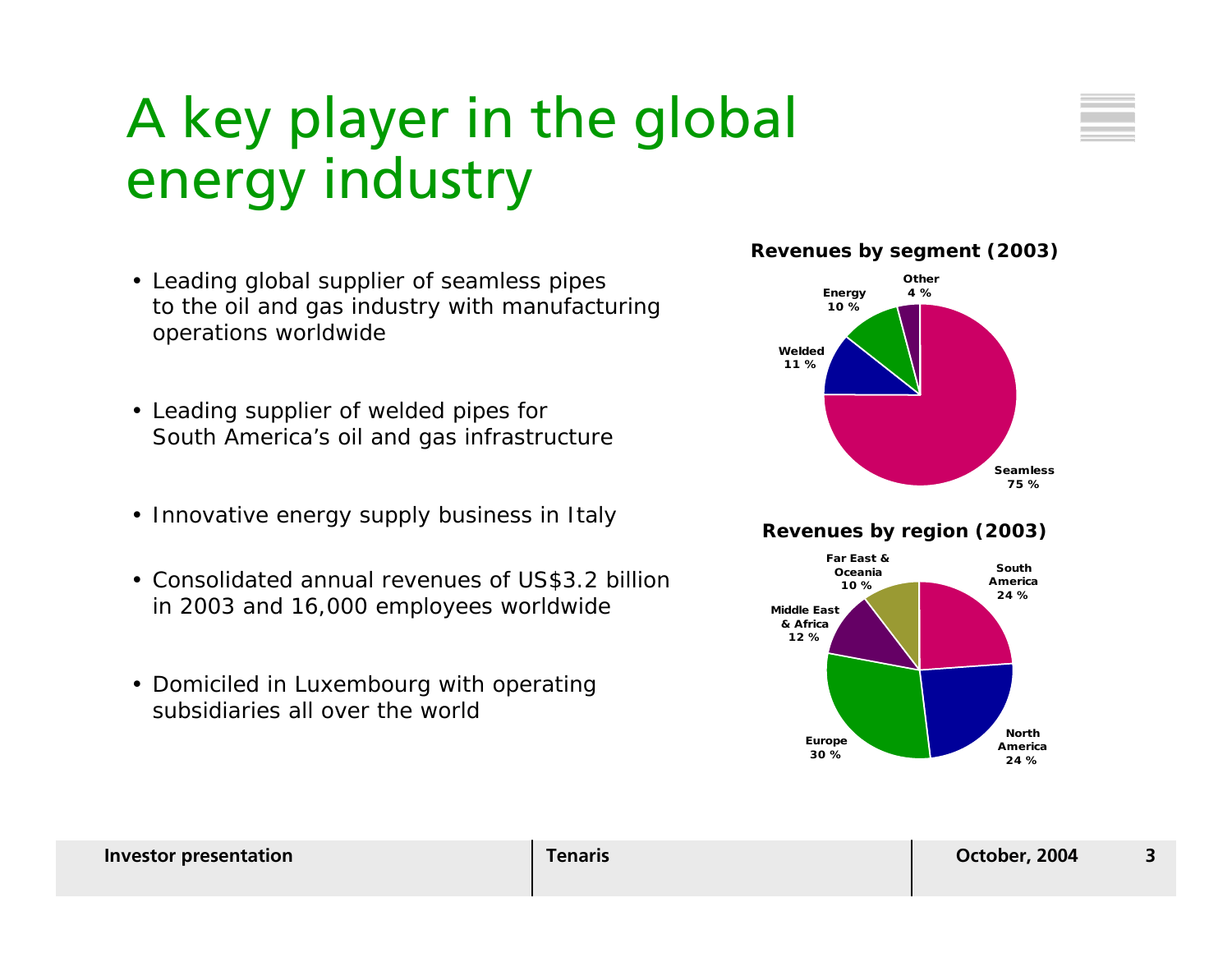### Leader in OCTG sector



### **World seamless OCTG production 2003 market share**

**Market cap of quoted sector players (1)**





<sup>(1)</sup> As of September 22, 2004.

(2) Vallourec owns 55% of V&M

- Leading consolidator in the industry
- Majority of sales direct to end-user customer base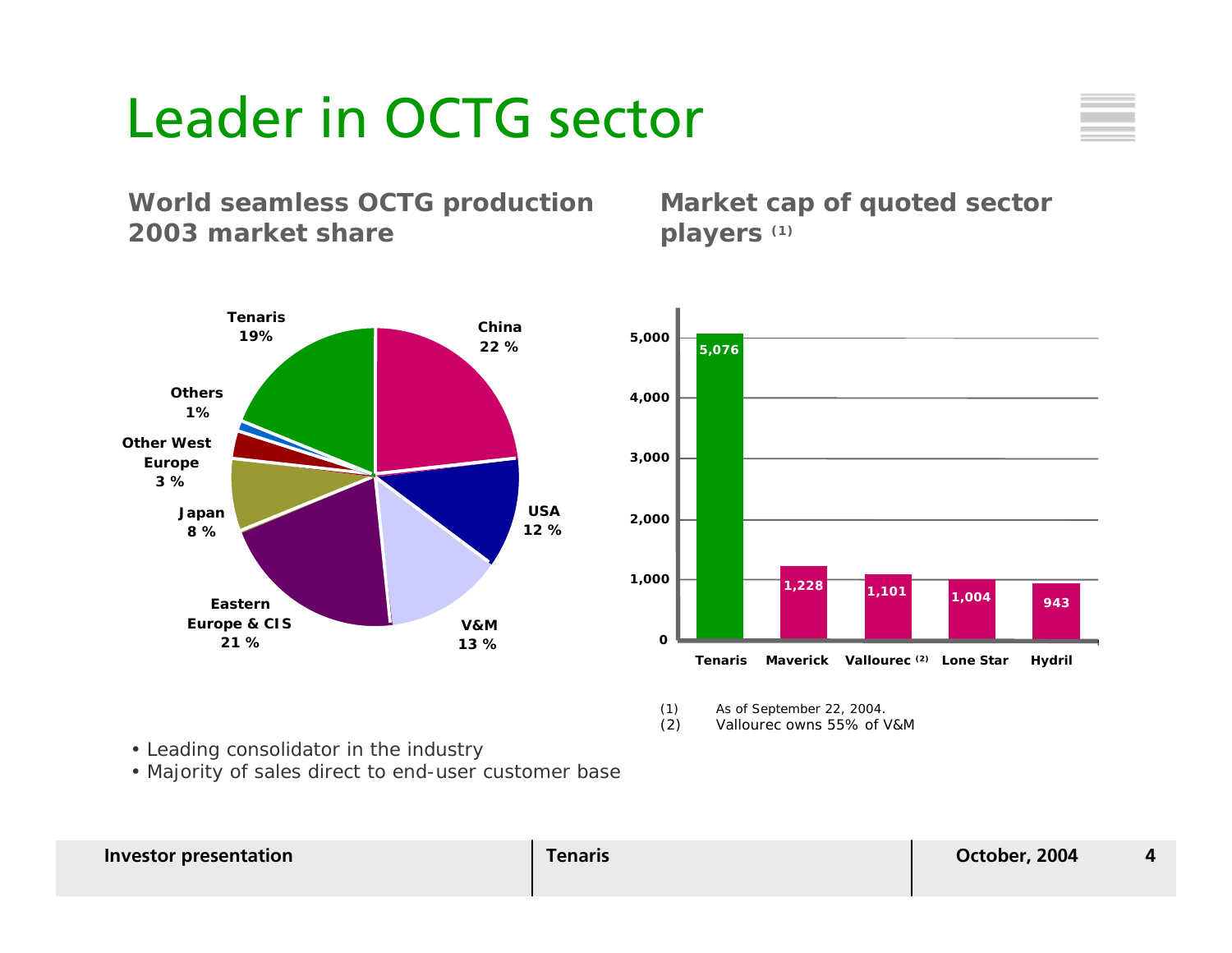### Solid industrial platform



- Integrated, fully invested network of 3 steel mills, 12 rolling mills and 13 heat treatment facilities producing pipes in 8 countries
- Annual capacity of 3.3 million tons of seamless and 850,000 tons of welded pipes
- Comprehensive range of products manufactured to exacting quality standards
- Global R&D network with specialized testing laboratories
- Efficient, low-cost operations with 50 years of management know-how



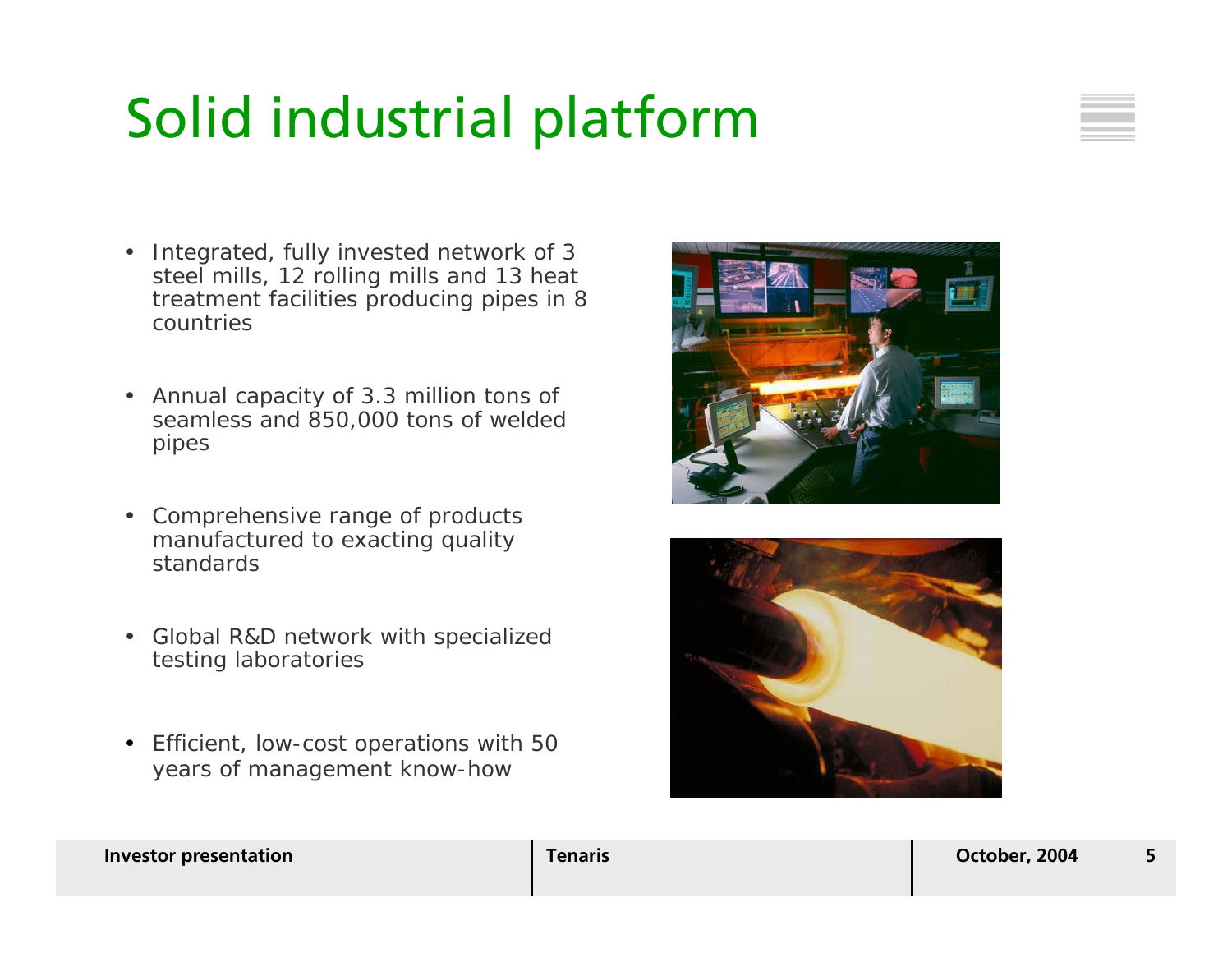### Positioned to serve the growing needs of demanding markets

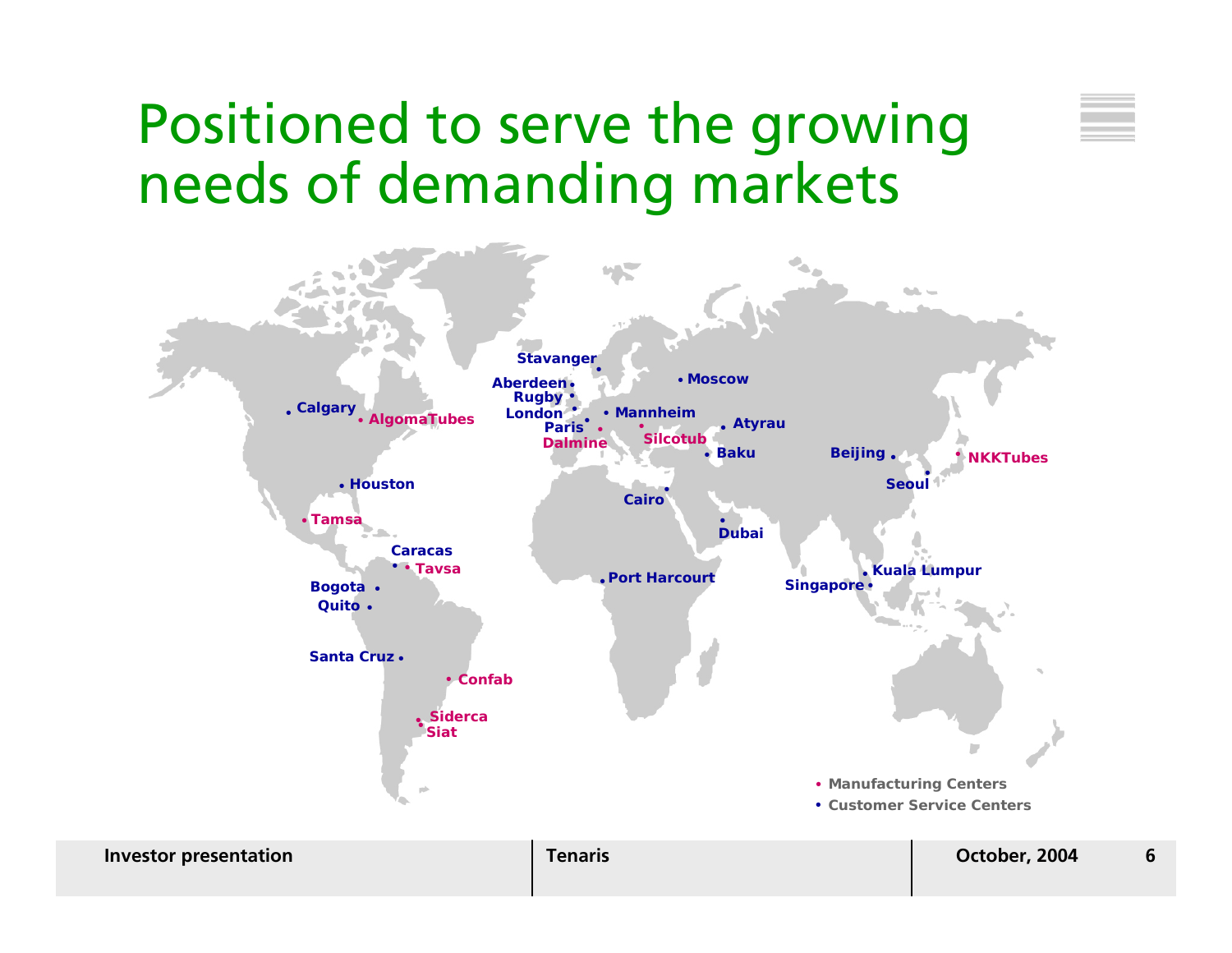### Serving four market segments

- Focusing on direct sales to end-user customers
- Developing industry-leading products
- •Redesigning the supply chain
- Established roots in major energy producing countries



**Investor presentation Tenaris Tenaris Property 1004 7**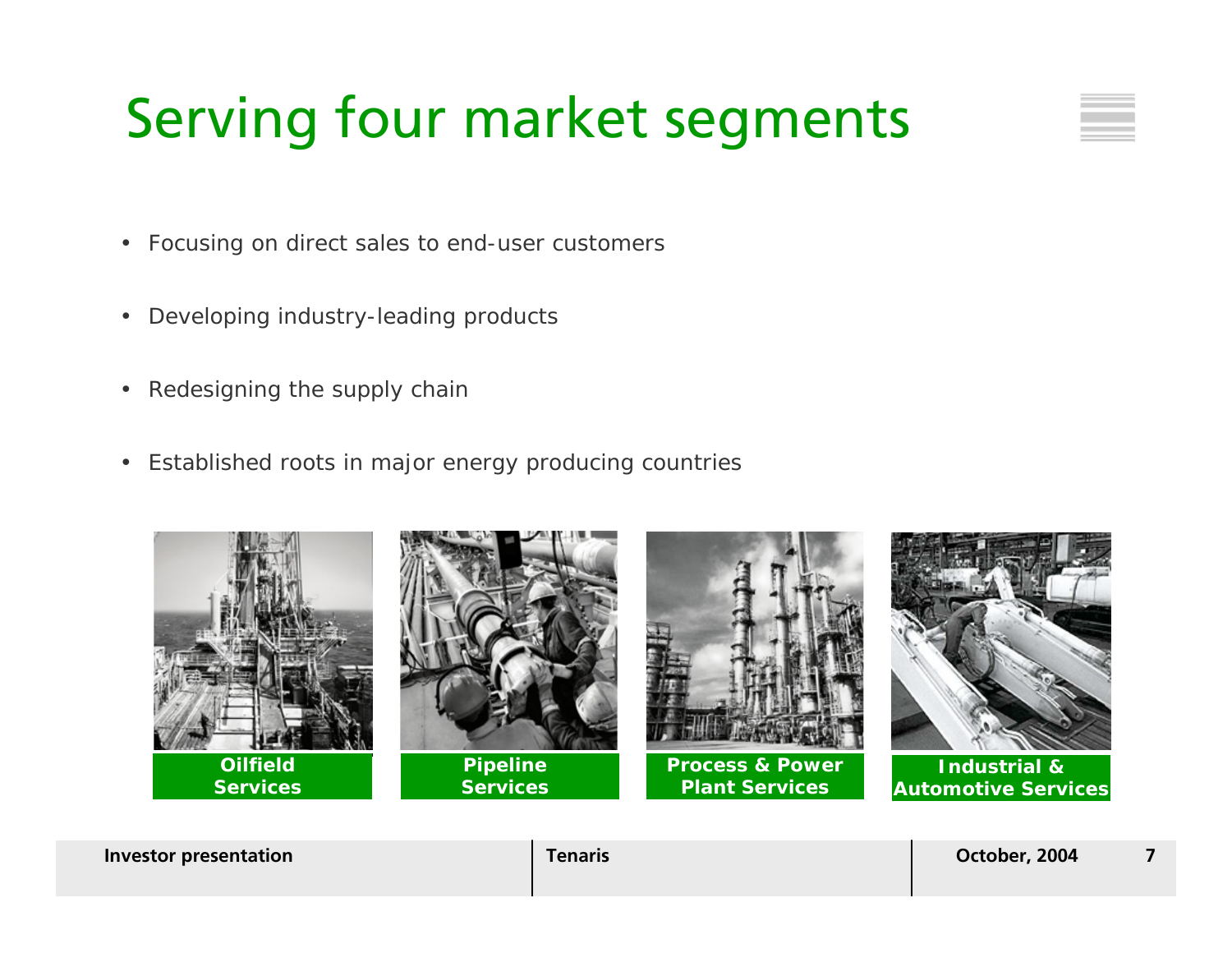### Consistently profitable operations

|                       | 2001  |     | 2002  |     | 2003  |     | <b>1H03</b> |     | <b>1H04</b> |     |
|-----------------------|-------|-----|-------|-----|-------|-----|-------------|-----|-------------|-----|
| <b>Million US\$</b>   |       |     |       |     |       |     |             |     |             |     |
| <b>Net Sales</b>      | 3,174 |     | 3,219 |     | 3,180 |     | 1,658       |     | 1,856       |     |
| Seamless              | 2,496 |     | 2,244 |     | 2,376 |     | 1,203       |     | 1,472       |     |
| Welded                | 433   |     | 580   |     | 351   |     | 216         |     | 156         |     |
| Energy                | 113   |     | 210   |     | 333   |     | 154         |     | 197         |     |
| Others                | 132   |     | 185   |     | 120   |     | 85          |     | 31          |     |
| EBITDA <sup>(1)</sup> | 644   | 20% | 667   | 21% | 602   | 19% | 310         | 19% | 358         | 19% |
| Net                   |       |     |       |     |       |     |             |     |             |     |
| Income $(2)$          | 136   | 4%  | 194   | 6%  | 210   | 7%  | 135         | 8%  | 176         | 9%  |

(1) EBITDA = Operating income plus depreciation and amortization taken before non-recurring losses and provisions relating to BHP Billiton lawsuit

(2) Net income plus minority interest attributable to shareholdings acquired during the December 2002 exchange offer which marked the listing of Tenaris as a public company

| <b>Investor presentation</b> |
|------------------------------|
|                              |
|                              |

 $\sim$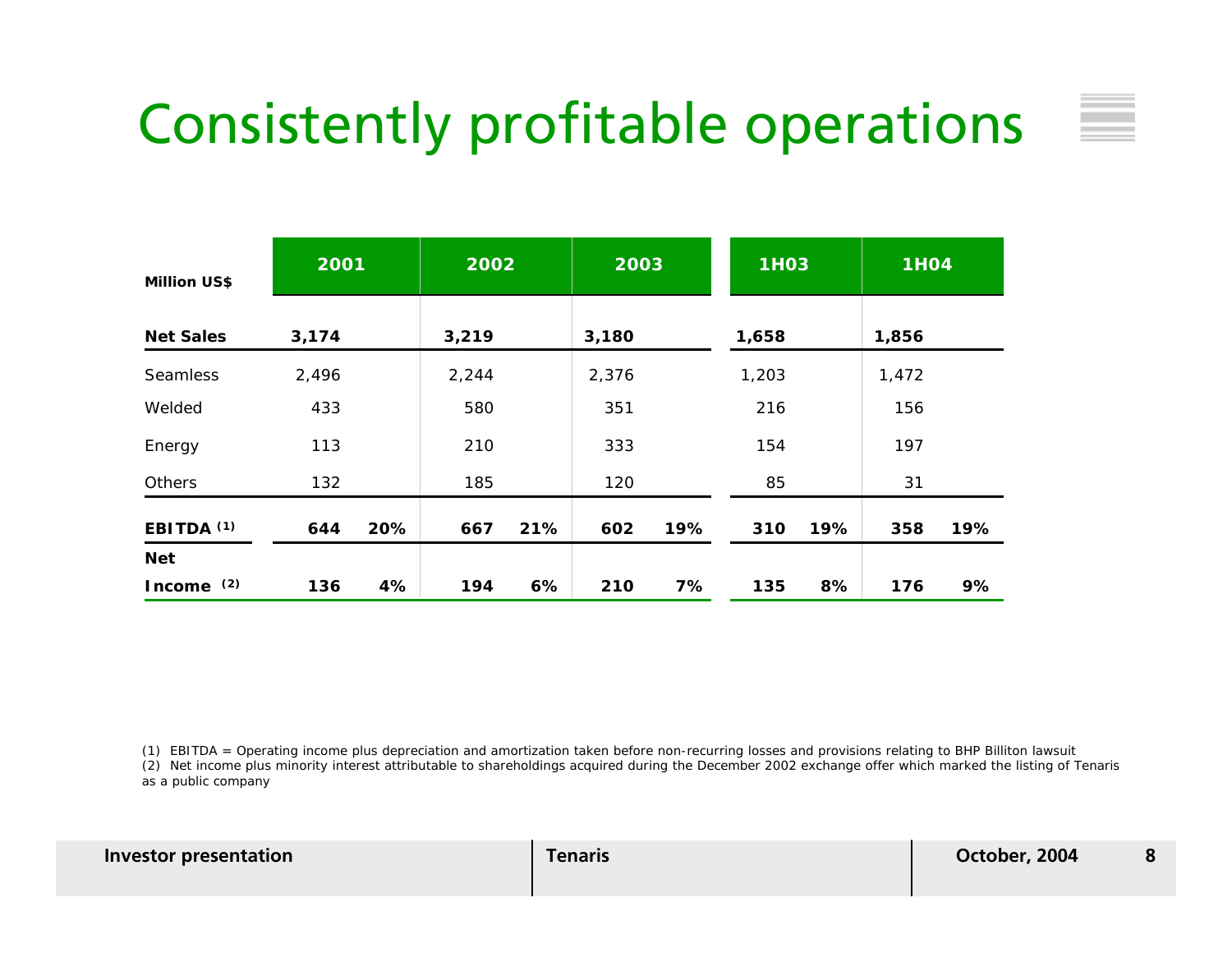### Strong financial position

#### **Indebtedness (Million US\$)**

| As of June 30, 2004         |        |
|-----------------------------|--------|
| Cash & Cash Equivalents (1) | 408    |
| Financial Debt (2)          | 1,108  |
| <b>Net Debt</b>             | 700    |
| Net Debt/EBITDA (LTM)       | 1.1    |
| Net Debt / Equity           | 37.70% |

#### **Firm Value (Million US\$) US\$5,776**

| <b>Net Debt</b><br>$\sim$ | 700   |
|---------------------------|-------|
| Market Cap <sup>(3)</sup> | 5,076 |
|                           |       |
|                           |       |
|                           |       |

#### **Balance Sheet (Million US\$)**

As of June 30, 2004

| <b>Total Assets</b>   | 4,601 | <b>Total Liabilities &amp; Equity</b> | 4,601 |
|-----------------------|-------|---------------------------------------|-------|
|                       |       | Equity                                | 1,859 |
|                       |       | Minority Interest                     | 114   |
|                       |       | Deferred Taxes                        | 397   |
| Non-Current Assets    | 2,227 | Non-Current Liabilities               | 1,036 |
| <b>Current Assets</b> | 2.374 | <b>Current Liabilities</b>            | 1,591 |

(1) Includes cash held in trust funds which expire at the end of 2004

(2) Does not include other liability of US\$112.2 million payable in respect of BHP Billiton lawsuit

(3) Market capitalization as of September 22, 2004 (US\$43.00 per ADR)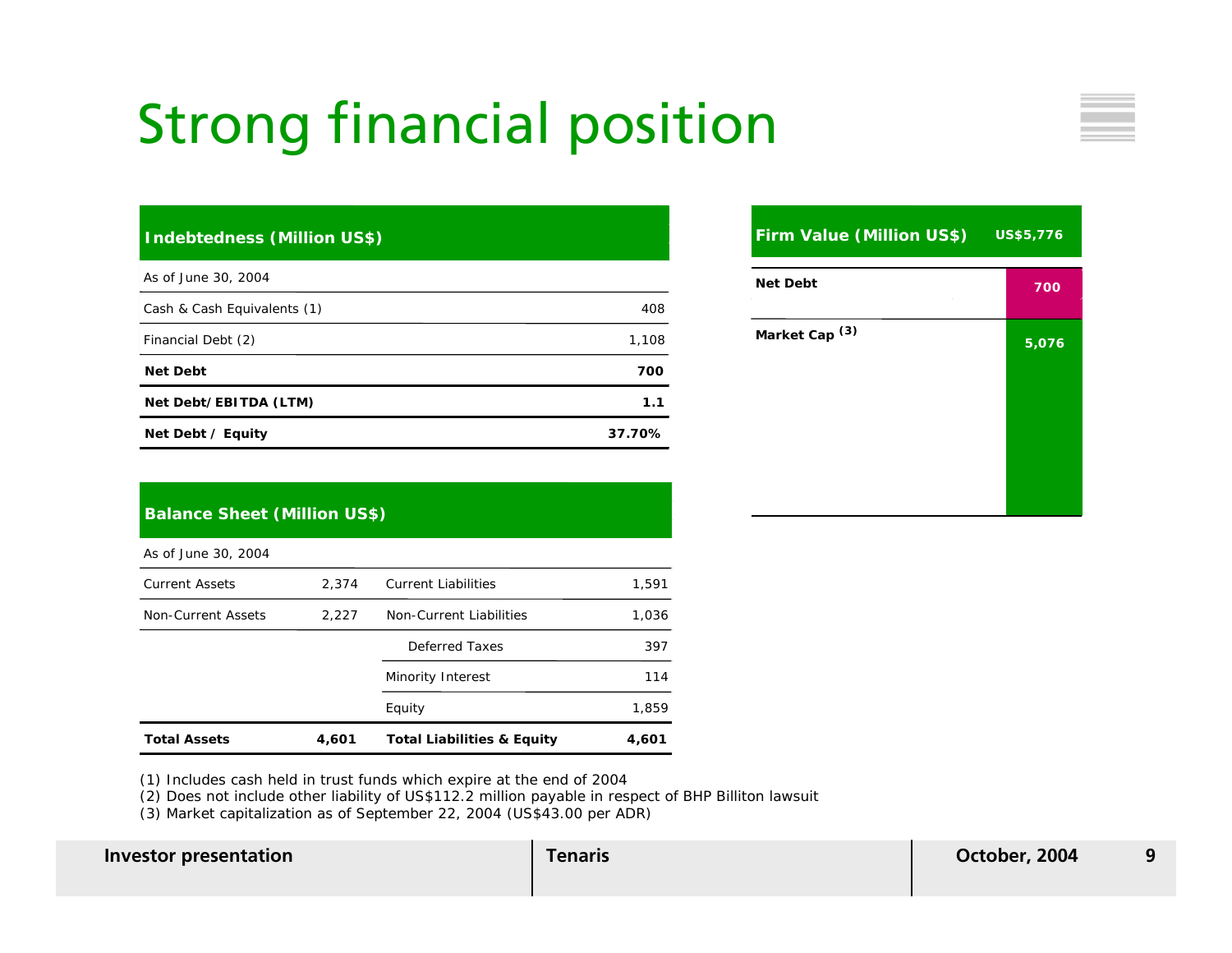### Prepared to take advantage of an energy-demanding world

- Global acquisitions and alliances
- •Cost-competitive industrial structure
- Advanced product development
- Adding value in the supply chain
- •Financial strength



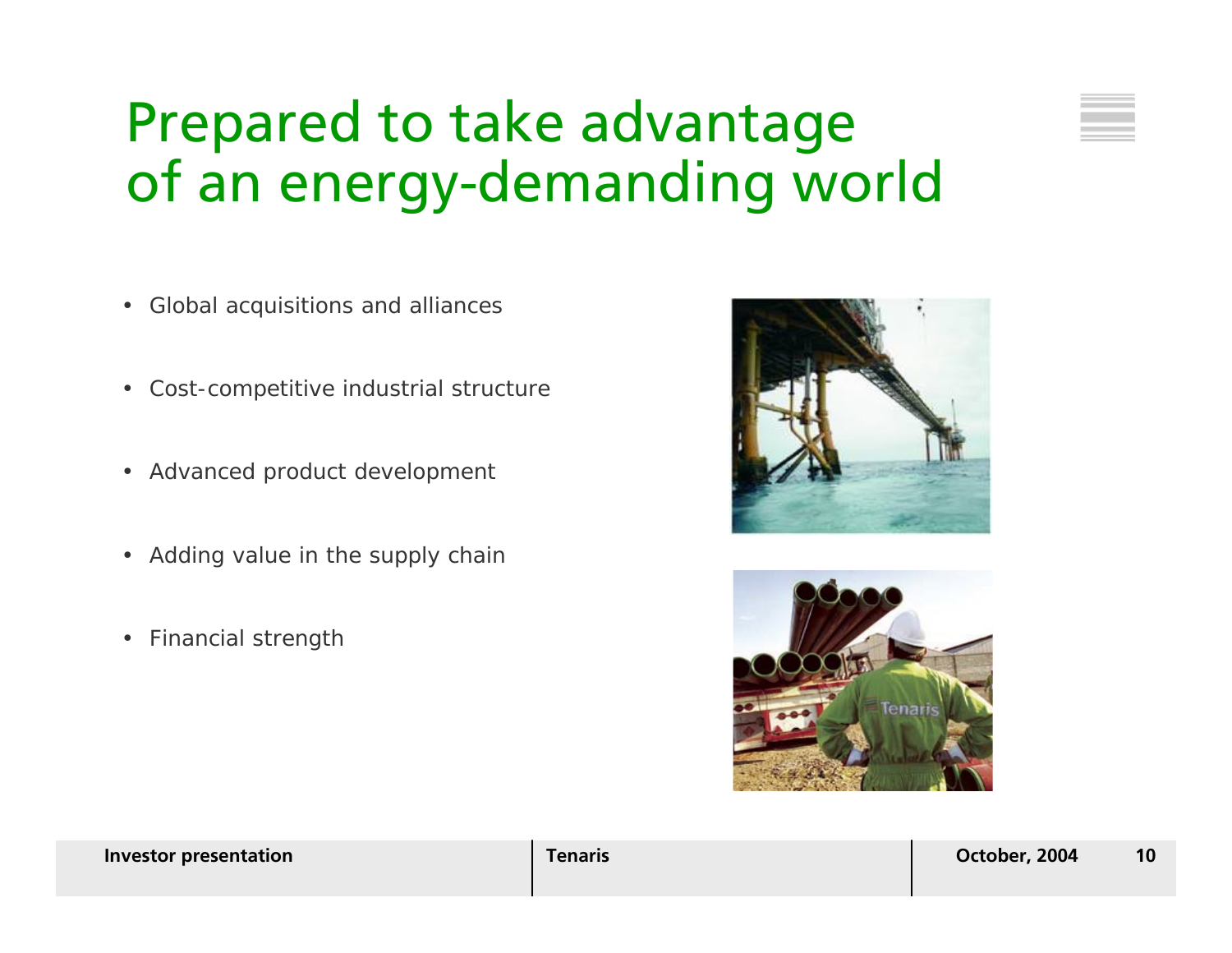



Tubular Technologies. Innovative Services.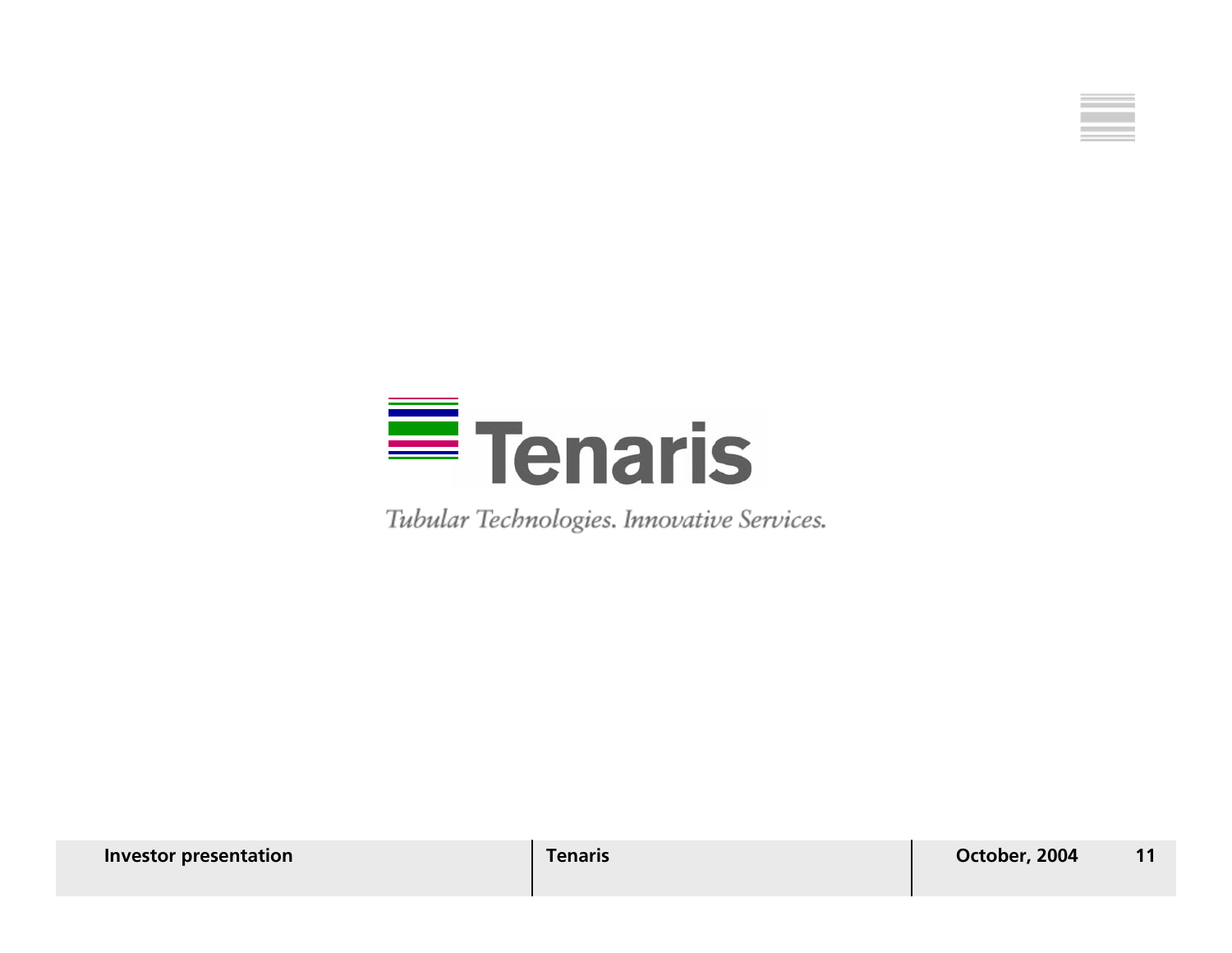

### Appendix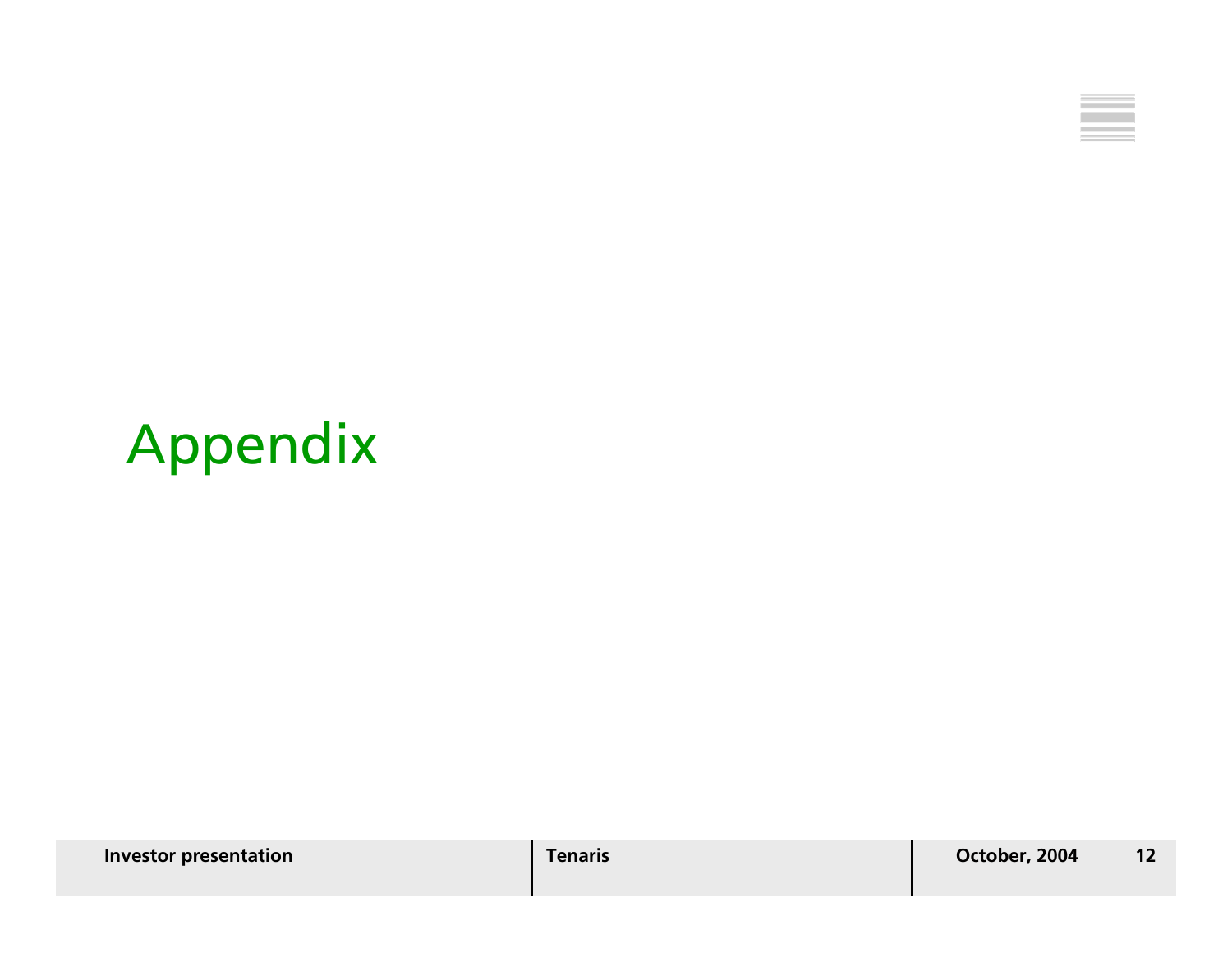### World oil demand





Source:EIA and Deutsche Bank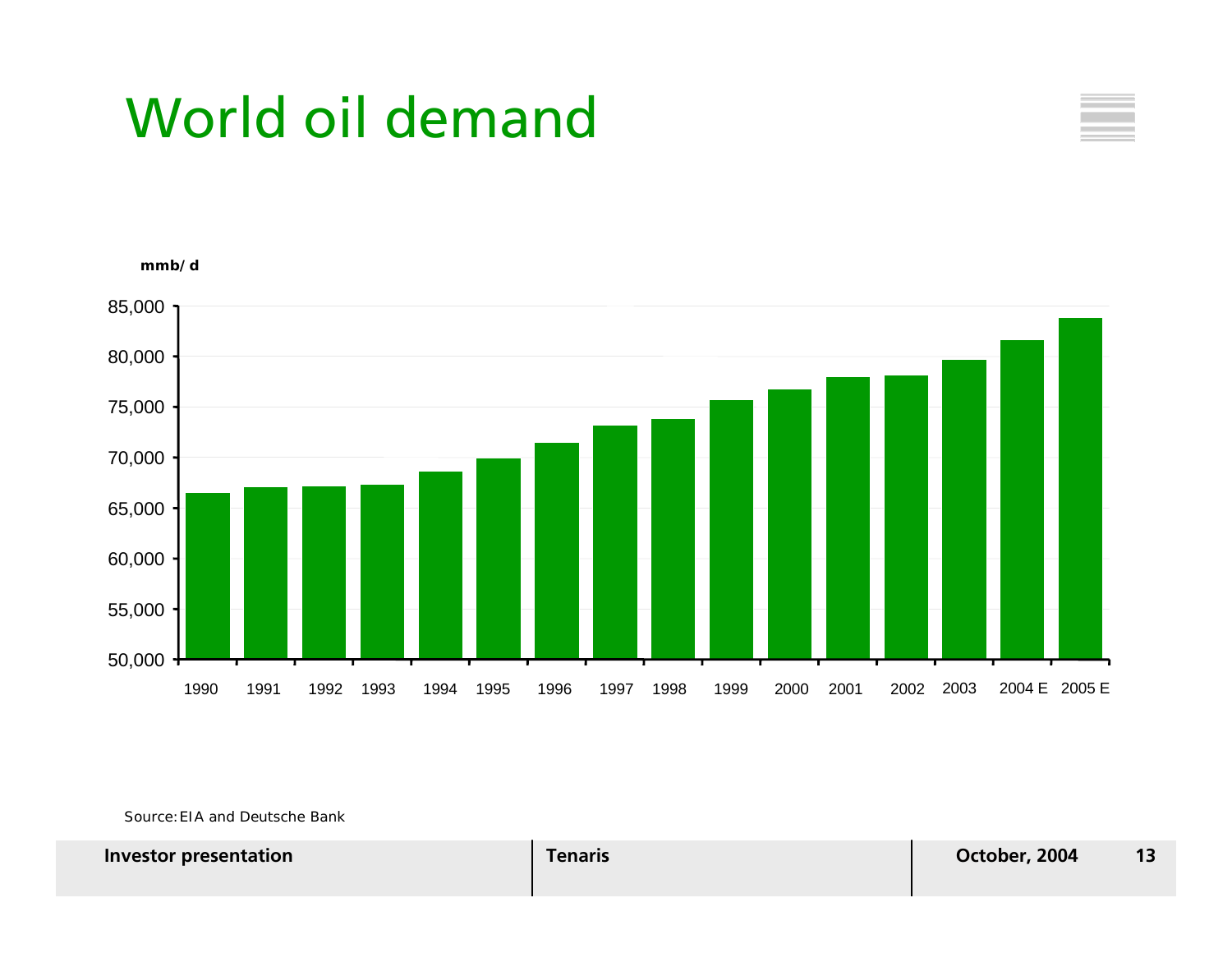### Rig counts



Source:Baker Hughes (does not include Russia and China onshore)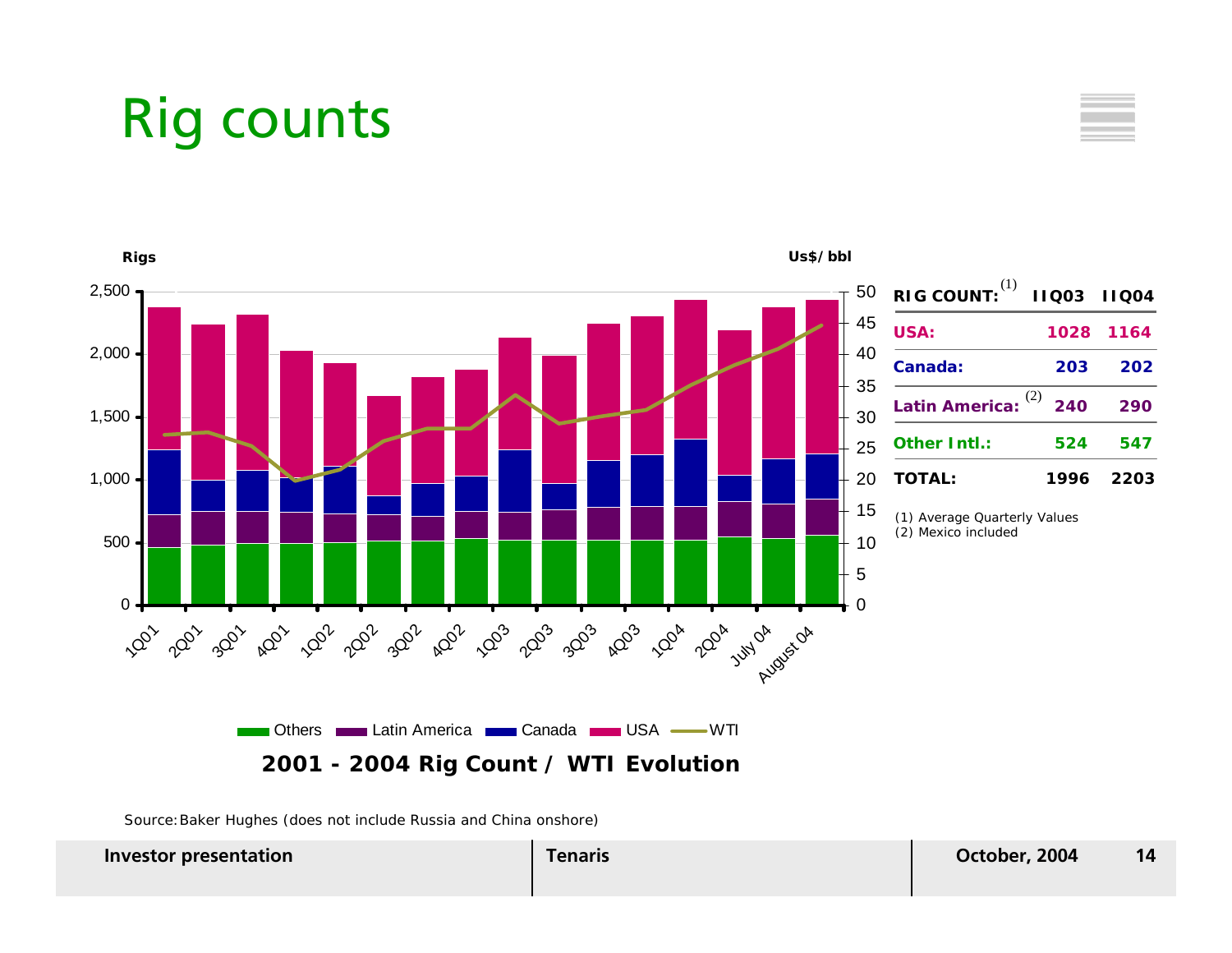### E&P spending forecast



|                    | 2002 A | 2003 A |                 |       | <b>2004 E</b>   |
|--------------------|--------|--------|-----------------|-------|-----------------|
| (Billion US\$)     |        |        | $\Delta$ VS. 02 |       | $\Delta$ VS. 03 |
| <b>USA</b>         | 32.0   | 32.9   | 2.8%            | 34.4  | 4.6%            |
| Canada             | 12.1   | 15.8   | 30.5%           | 15.1  | $-4.0%$         |
| Outside USA/Canada | 88.2   | 99.7   | 13%             | 109.9 | 10.2%           |
| <b>Worldwide</b>   | 132.3  | 148.4  | 6.6%            | 159.5 | 7.5%            |

Source: Citigroup – Smith Barney . Mid-year Survey

**Investor presentation Tenaris Tenaris October, 2004 15**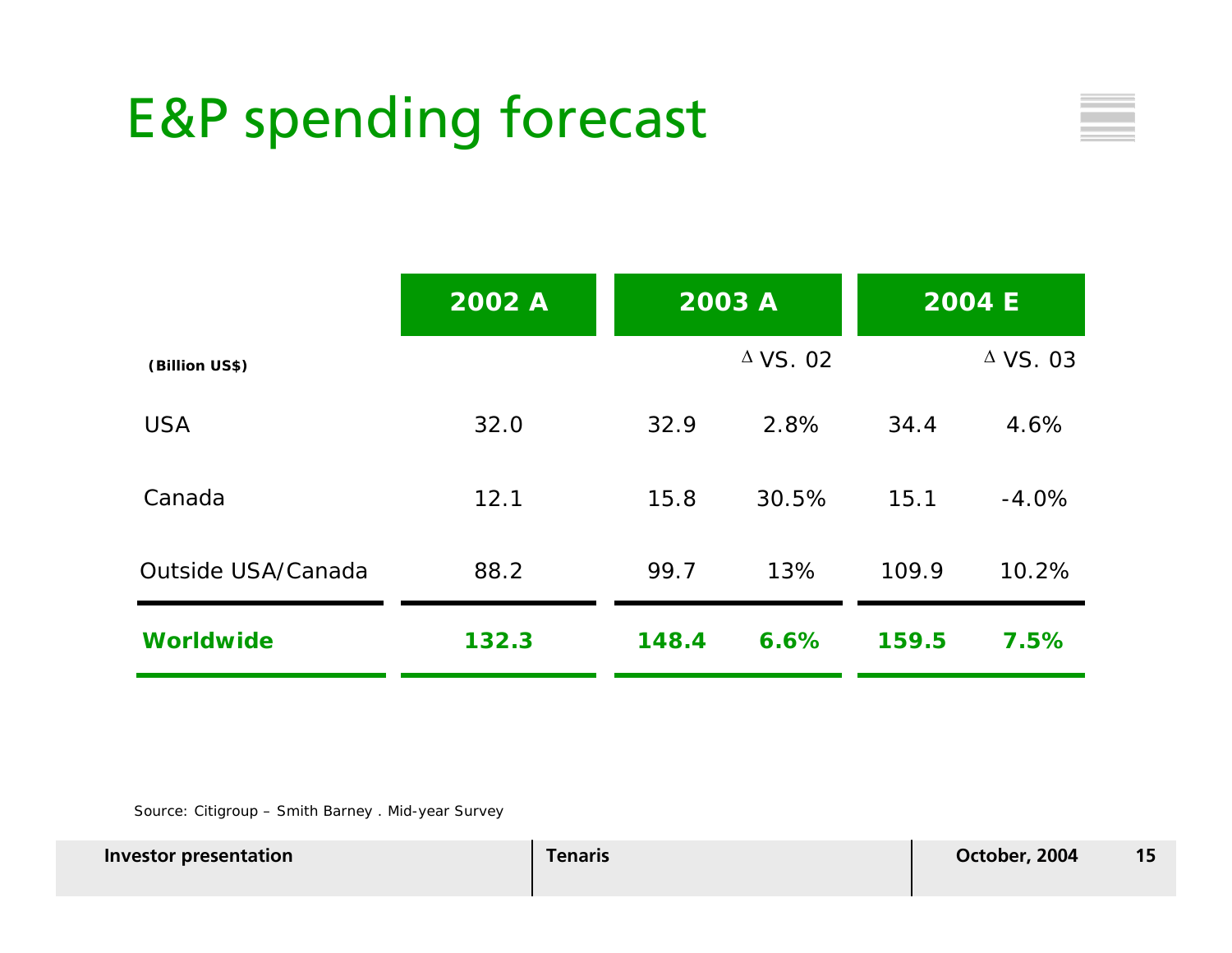## Changing focus of the majors

**Activity in non-traditional areas forecast to rise to 42% of total in 2010**



Companies ExxonMobil, BP, Shell, ChevronTexaco, Total, ConocoPhillips. Deepwater includes US GoM, Angola, Nigeria

Source: Wood Mackenzie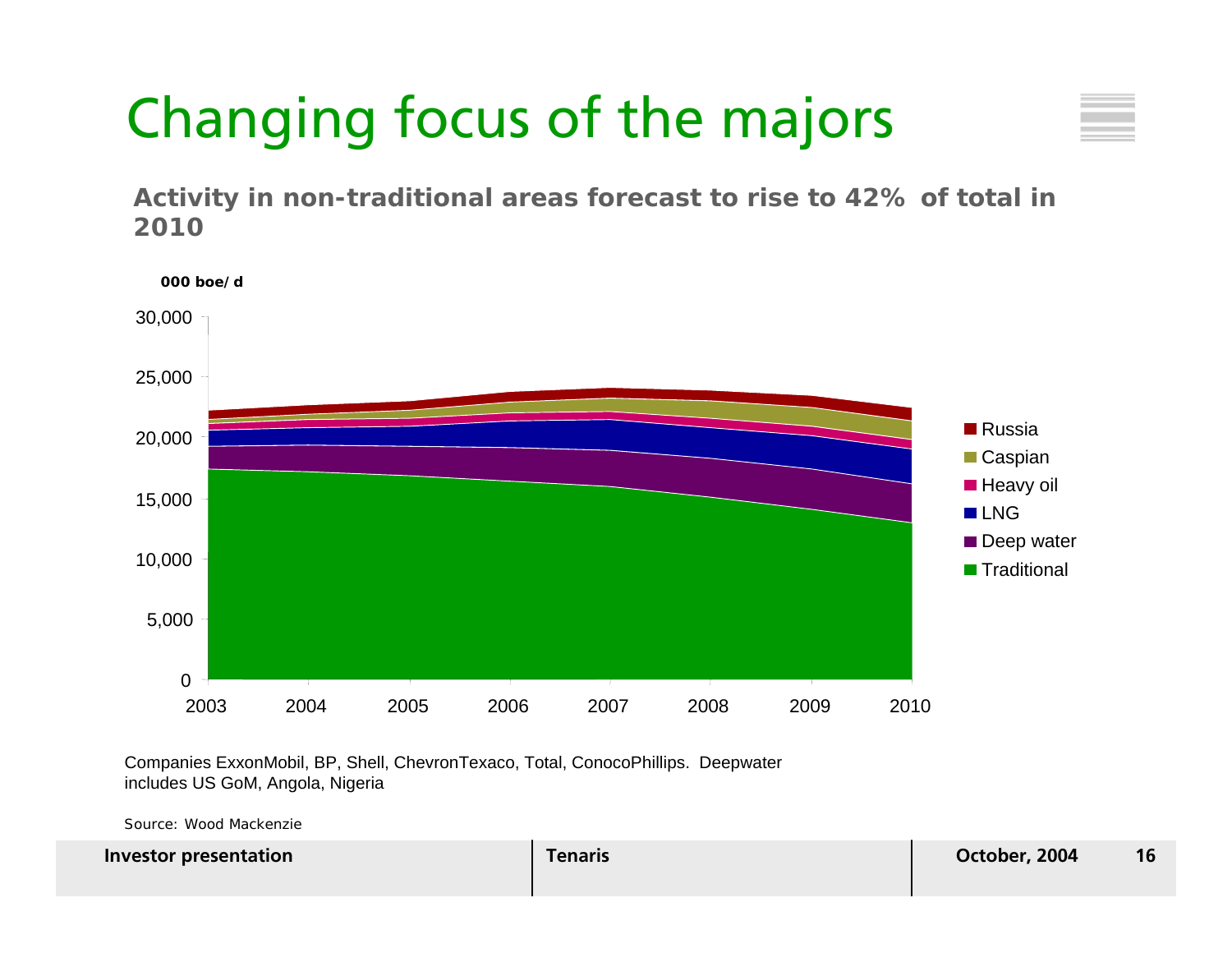### Strategic raw material costs

| Us\$/ton             | <b>July</b><br>2003 | <b>December</b><br>2003 | <b>June</b><br>2004 | <b>July</b><br>2004 |
|----------------------|---------------------|-------------------------|---------------------|---------------------|
| <b>Europe</b>        |                     |                         |                     |                     |
| Scrap                | 141                 | 194                     | 207                 | 261                 |
| Pig Iron             | 168                 | 200                     | 285                 | 330                 |
| <b>North America</b> |                     |                         |                     |                     |
| Scrap                | 136                 | 172                     | 148                 | 197                 |
| Pig Iron             | 165                 | 200                     | 270                 | 318                 |
| <b>HBI</b>           | 150                 | 195                     | 260                 | 300                 |
| <b>Fe Alloys</b>     |                     |                         |                     |                     |
| FeMo                 | 10.9                | 15.9                    | 26.8                | 29                  |

Source: CRU / MBR (Metal Bulletin Research)

| <b>Investor presentation</b> | Tenaris | October, 2004 |  |
|------------------------------|---------|---------------|--|
|                              |         |               |  |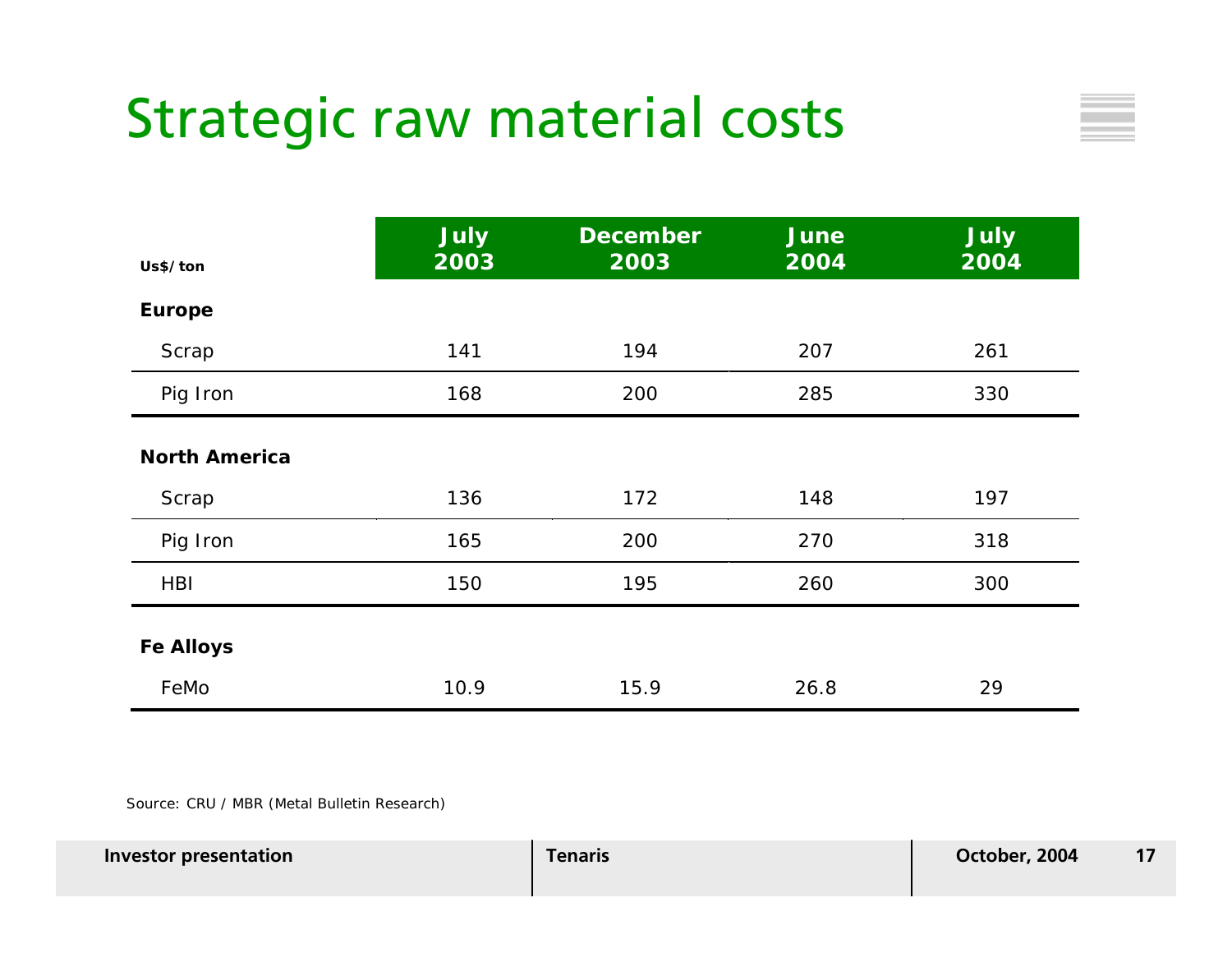### Recent acquisitions

#### $\frac{1}{2}$ **Silcotub (Romania)**

- − Enter Eastern Europe and strenghten position in European industrial and automotive market
- −Efficent and modern plant with cold drawing and finishing facilities
- −Additional 180,000 tons of seamless pipe capacity
- USD42 million

#### $\mathcal{L}(\mathbf{r})$ **Posven (Venezuela)**

- Source of low cost, high quality raw material for Mexican and other operations
- −1.5 million tons of HBI (nominal annual design capacity)
- −USD120 million (50% Tenaris)